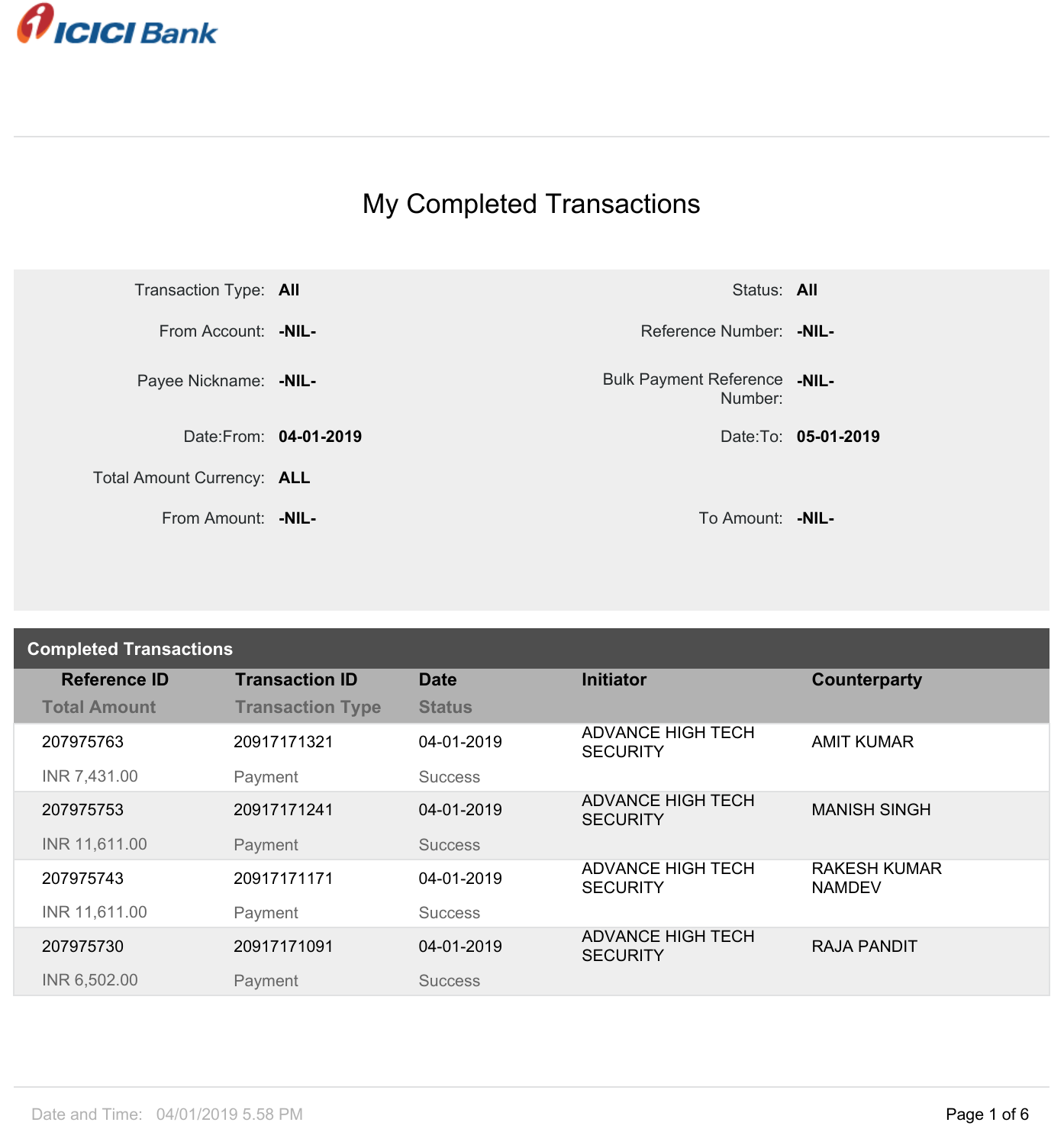| 207975715     | 20917170771 | 04-01-2019     | <b>ADVANCE HIGH TECH</b><br><b>SECURITY</b> | <b>JAI RAM TIWARI</b>              |
|---------------|-------------|----------------|---------------------------------------------|------------------------------------|
| INR 12,075.00 | Payment     | <b>Success</b> |                                             |                                    |
| 207975698     | 20917170441 | 04-01-2019     | <b>ADVANCE HIGH TECH</b><br><b>SECURITY</b> | <b>KISHAN</b>                      |
| INR 12,075.00 | Payment     | <b>Success</b> |                                             |                                    |
| 207975684     | 20917170391 | 04-01-2019     | <b>ADVANCE HIGH TECH</b><br><b>SECURITY</b> | <b>KARTIK</b>                      |
| INR 12,075.00 | Payment     | <b>Success</b> |                                             |                                    |
| 207975665     | 20917170351 | 04-01-2019     | <b>ADVANCE HIGH TECH</b><br><b>SECURITY</b> | <b>RAGHUNANDAN</b><br><b>KUMAR</b> |
| INR 12,075.00 | Payment     | <b>Success</b> |                                             |                                    |
| 207975654     | 20917170301 | 04-01-2019     | <b>ADVANCE HIGH TECH</b><br><b>SECURITY</b> | <b>ISRAT</b>                       |
| INR 5,109.00  | Payment     | <b>Success</b> |                                             |                                    |
| 207975626     | 20917169991 | 04-01-2019     | <b>ADVANCE HIGH TECH</b><br><b>SECURITY</b> | <b>DEEPA</b>                       |
| INR 2,787.00  | Payment     | <b>Success</b> |                                             |                                    |
| 207975611     | 20917169871 | 04-01-2019     | <b>ADVANCE HIGH TECH</b><br><b>SECURITY</b> | <b>NUSRAT PARVIN</b>               |
| INR 11,146.00 | Payment     | <b>Success</b> |                                             |                                    |
| 207975597     | 20917169771 | 04-01-2019     | <b>ADVANCE HIGH TECH</b><br><b>SECURITY</b> | <b>BABITA</b>                      |
| INR 11,611.00 | Payment     | <b>Success</b> |                                             |                                    |
| 207975579     | 20917169451 | 04-01-2019     | <b>ADVANCE HIGH TECH</b><br><b>SECURITY</b> | <b>SEEMA KUMARI</b>                |
| INR 12,075.00 | Payment     | <b>Success</b> |                                             |                                    |
| 207975557     | 20917169311 | 04-01-2019     | <b>ADVANCE HIGH TECH</b><br><b>SECURITY</b> | <b>SANDEEP SINGH</b>               |
| INR 12,075.00 | Payment     | <b>Success</b> |                                             |                                    |
| 207975541     | 20917169001 | 04-01-2019     | <b>ADVANCE HIGH TECH</b><br><b>SECURITY</b> | PREMNARAYAN                        |
| INR 12,075.00 | Payment     | <b>Success</b> |                                             |                                    |
| 207975528     | 20917168911 | 04-01-2019     | <b>ADVANCE HIGH TECH</b><br><b>SECURITY</b> | <b>SURAJ KUMAR</b>                 |
| INR 11,611.00 | Payment     | <b>Success</b> |                                             |                                    |
| 207975517     | 20917168821 | 04-01-2019     | <b>ADVANCE HIGH TECH</b><br><b>SECURITY</b> | <b>UMESH KUMAR SINGH</b>           |
| INR 12,075.00 | Payment     | <b>Success</b> |                                             |                                    |
| 207975502     | 20917168721 | 04-01-2019     | <b>ADVANCE HIGH TECH</b><br><b>SECURITY</b> | <b>CHANDNI</b>                     |
| INR 12,075.00 | Payment     | <b>Success</b> |                                             |                                    |
| 207975483     | 20917168581 | 04-01-2019     | <b>ADVANCE HIGH TECH</b><br><b>SECURITY</b> | <b>KHUSHBOO</b>                    |
| INR 12,075.00 | Payment     | <b>Success</b> |                                             |                                    |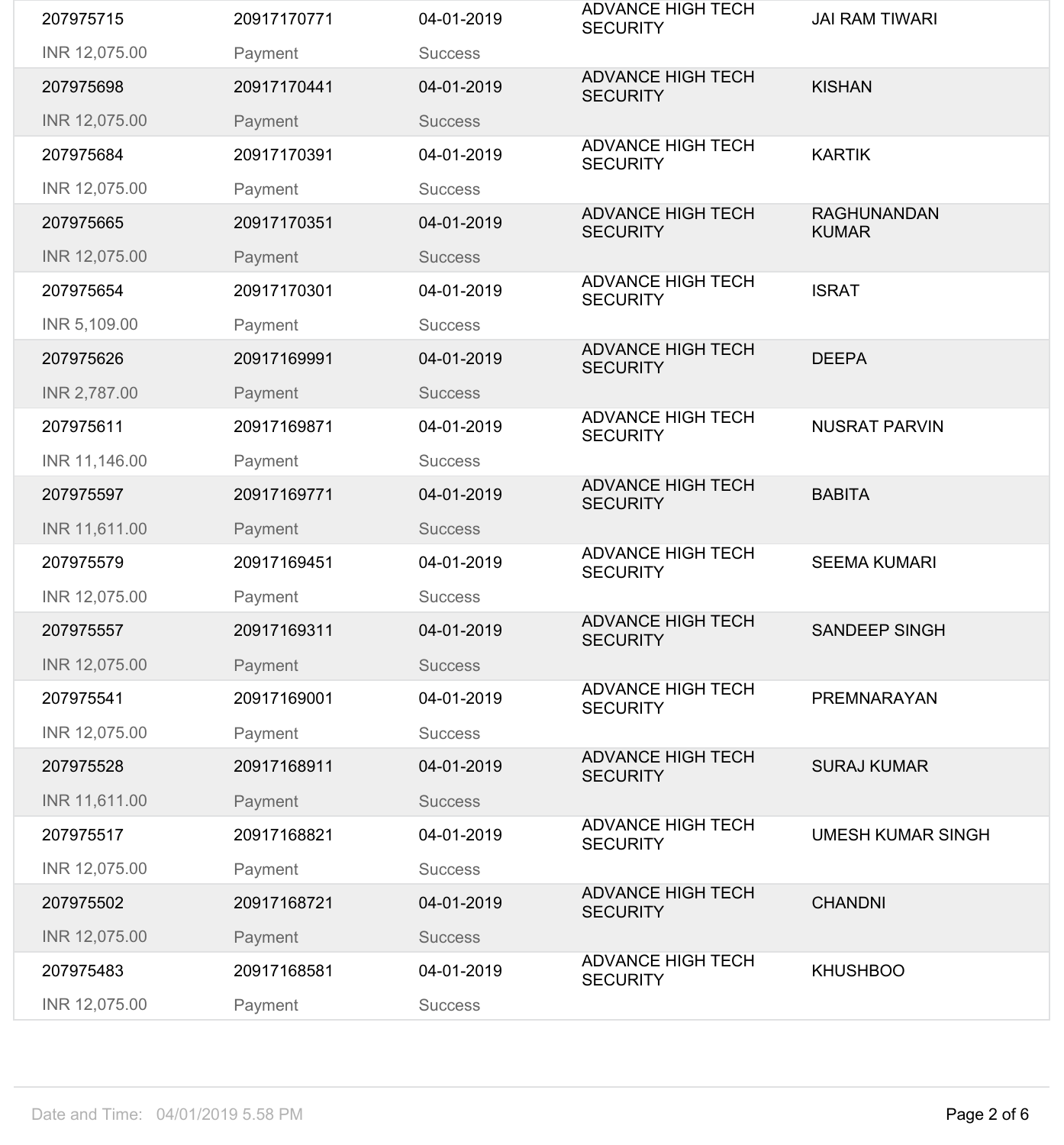| 207975476     | 20917168511 | 04-01-2019     | <b>ADVANCE HIGH TECH</b><br><b>SECURITY</b> | <b>PYARE LAL</b>        |
|---------------|-------------|----------------|---------------------------------------------|-------------------------|
| INR 11,611.00 | Payment     | <b>Success</b> |                                             |                         |
| 207975464     | 20917168221 | 04-01-2019     | <b>ADVANCE HIGH TECH</b><br><b>SECURITY</b> | <b>MANISH KUMAR</b>     |
| INR 11,611.00 | Payment     | <b>Success</b> |                                             |                         |
| 207975444     | 20917168091 | 04-01-2019     | <b>ADVANCE HIGH TECH</b><br><b>SECURITY</b> | <b>KAPIL</b>            |
| INR 12,075.00 | Payment     | <b>Success</b> |                                             |                         |
| 207975123     | 20917165011 | 04-01-2019     | <b>ADVANCE HIGH TECH</b><br><b>SECURITY</b> | <b>HARISH KUMAR</b>     |
| INR 3,251.00  | Payment     | <b>Success</b> |                                             |                         |
| 207975108     | 20917164911 | 04-01-2019     | <b>ADVANCE HIGH TECH</b><br><b>SECURITY</b> | <b>VIKASH</b>           |
| INR 3,251.00  | Payment     | <b>Success</b> |                                             |                         |
| 207975099     | 20917164851 | 04-01-2019     | <b>ADVANCE HIGH TECH</b><br><b>SECURITY</b> | <b>SURUCHI</b>          |
| INR 3,715.00  | Payment     | <b>Success</b> |                                             |                         |
| 207975081     | 20917164721 | 04-01-2019     | <b>ADVANCE HIGH TECH</b><br><b>SECURITY</b> | <b>AJAY KUMAR YADAV</b> |
| INR 5,573.00  | Payment     | <b>Success</b> |                                             |                         |
| 207953189     | 20916957971 | 04-01-2019     | <b>ADVANCE HIGH TECH</b><br><b>SECURITY</b> | <b>SHIV NARAYAN</b>     |
| INR 10,217.00 | Payment     | <b>Success</b> |                                             |                         |
| 207953176     | 20916957661 | 04-01-2019     | <b>ADVANCE HIGH TECH</b><br><b>SECURITY</b> | <b>CHINTOO MANDAL</b>   |
| INR 11,146.00 | Payment     | <b>Success</b> |                                             |                         |
| 207953162     | 20916957561 | 04-01-2019     | <b>ADVANCE HIGH TECH</b><br><b>SECURITY</b> | <b>RAJA RAM</b>         |
| INR 11,611.00 | Payment     | <b>Success</b> |                                             |                         |
| 207953151     | 20916957441 | 04-01-2019     | <b>ADVANCE HIGH TECH</b><br><b>SECURITY</b> | <b>RANJAN KUMAR</b>     |
| INR 11,611.00 | Payment     | <b>Success</b> |                                             |                         |
| 207953135     | 20916957331 | 04-01-2019     | <b>ADVANCE HIGH TECH</b><br><b>SECURITY</b> | <b>ROOPESH MANDAL</b>   |
| INR 10,682.00 | Payment     | <b>Success</b> |                                             |                         |
| 207953117     | 20916957191 | 04-01-2019     | <b>ADVANCE HIGH TECH</b><br><b>SECURITY</b> | <b>MANJU DEVI</b>       |
| INR 12,075.00 | Payment     | <b>Success</b> |                                             |                         |
| 207953099     | 20916957071 | 04-01-2019     | <b>ADVANCE HIGH TECH</b><br><b>SECURITY</b> | <b>RANI DEVI</b>        |
| INR 12,075.00 | Payment     | <b>Success</b> |                                             |                         |
| 207953091     | 20916957011 | 04-01-2019     | <b>ADVANCE HIGH TECH</b><br><b>SECURITY</b> | <b>NARENDRA</b>         |
| INR 12,075.00 | Payment     | <b>Success</b> |                                             |                         |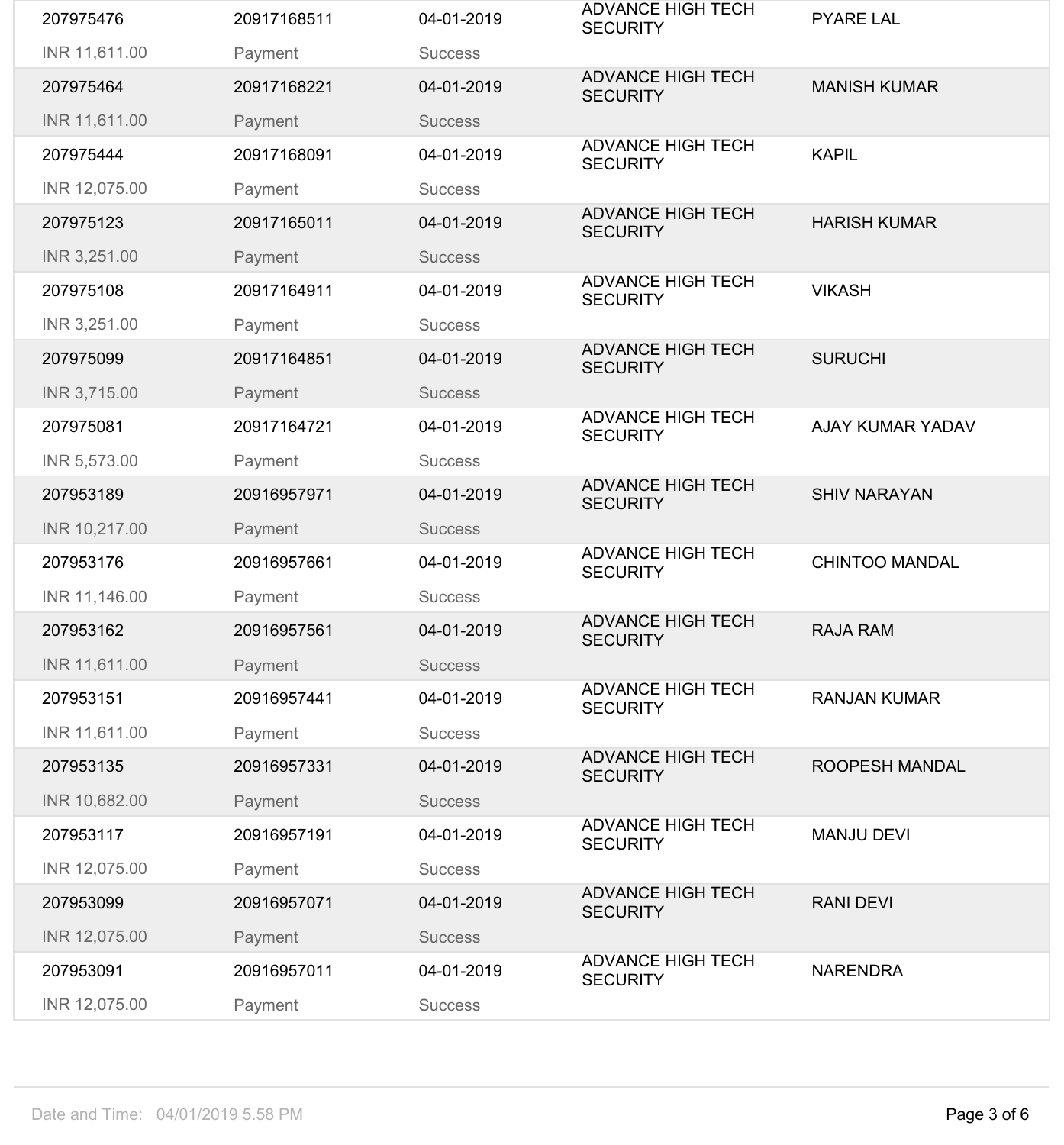| 207953080     | 20916956921 | 04-01-2019     | <b>ADVANCE HIGH TECH</b><br><b>SECURITY</b> | <b>SANJAY KUMAR</b>                  |
|---------------|-------------|----------------|---------------------------------------------|--------------------------------------|
| INR 12,075.00 | Payment     | <b>Success</b> |                                             |                                      |
| 207953068     | 20916956631 | 04-01-2019     | <b>ADVANCE HIGH TECH</b><br><b>SECURITY</b> | <b>RAJU</b>                          |
| INR 12,075.00 | Payment     | <b>Success</b> |                                             |                                      |
| 207953059     | 20916956561 | 04-01-2019     | <b>ADVANCE HIGH TECH</b><br><b>SECURITY</b> | <b>JAI BHAGWAN</b>                   |
| INR 2,787.00  | Payment     | <b>Success</b> |                                             |                                      |
| 207953048     | 20916956451 | 04-01-2019     | <b>ADVANCE HIGH TECH</b><br><b>SECURITY</b> | <b>RAVINDRA RAUT</b>                 |
| INR 11,146.00 | Payment     | <b>Success</b> |                                             |                                      |
| 207953035     | 20916956361 | 04-01-2019     | <b>ADVANCE HIGH TECH</b><br><b>SECURITY</b> | <b>PAWAN</b>                         |
| INR 11,611.00 | Payment     | <b>Success</b> |                                             |                                      |
| 207953028     | 20916956291 | 04-01-2019     | <b>ADVANCE HIGH TECH</b><br><b>SECURITY</b> | <b>MAMTA</b>                         |
| INR 12,075.00 | Payment     | <b>Success</b> |                                             |                                      |
| 207953016     | 20916956191 | 04-01-2019     | <b>ADVANCE HIGH TECH</b><br><b>SECURITY</b> | <b>SUNEEL</b>                        |
| INR 11,611.00 | Payment     | <b>Success</b> |                                             |                                      |
| 207953008     | 20916956121 | 04-01-2019     | <b>ADVANCE HIGH TECH</b><br><b>SECURITY</b> | <b>RAM KUMAR</b>                     |
| INR 12,075.00 | Payment     | <b>Success</b> |                                             |                                      |
| 207952992     | 20916955991 | 04-01-2019     | <b>ADVANCE HIGH TECH</b><br><b>SECURITY</b> | <b>VISHAL SAINI</b>                  |
| INR 11,611.00 | Payment     | <b>Success</b> |                                             |                                      |
| 207952985     | 20916955941 | 04-01-2019     | <b>ADVANCE HIGH TECH</b><br><b>SECURITY</b> | <b>VINOD KUMAR</b>                   |
| INR 8,824.00  | Payment     | <b>Success</b> |                                             |                                      |
| 207952978     | 20916955881 | 04-01-2019     | <b>ADVANCE HIGH TECH</b><br><b>SECURITY</b> | <b>ARUN KUMAR</b>                    |
| INR 11,611.00 | Payment     | <b>Success</b> |                                             |                                      |
| 207952970     | 20916955811 | 04-01-2019     | <b>ADVANCE HIGH TECH</b><br><b>SECURITY</b> | <b>DEV RAJ</b>                       |
| INR 11,611.00 | Payment     | <b>Success</b> |                                             |                                      |
| 207952961     | 20916955751 | 04-01-2019     | <b>ADVANCE HIGH TECH</b><br><b>SECURITY</b> | <b>MANTU SAH</b>                     |
| INR 10,682.00 | Payment     | <b>Success</b> |                                             |                                      |
| 207952951     | 20916955471 | 04-01-2019     | <b>ADVANCE HIGH TECH</b><br><b>SECURITY</b> | <b>SANJU DEVI</b>                    |
| INR 11,611.00 | Payment     | <b>Success</b> |                                             |                                      |
| 207952938     | 20916955361 | 04-01-2019     | <b>ADVANCE HIGH TECH</b><br><b>SECURITY</b> | <b>BHARAT KUMAR</b><br><b>MANDAL</b> |
| INR 12,075.00 | Payment     | <b>Success</b> |                                             |                                      |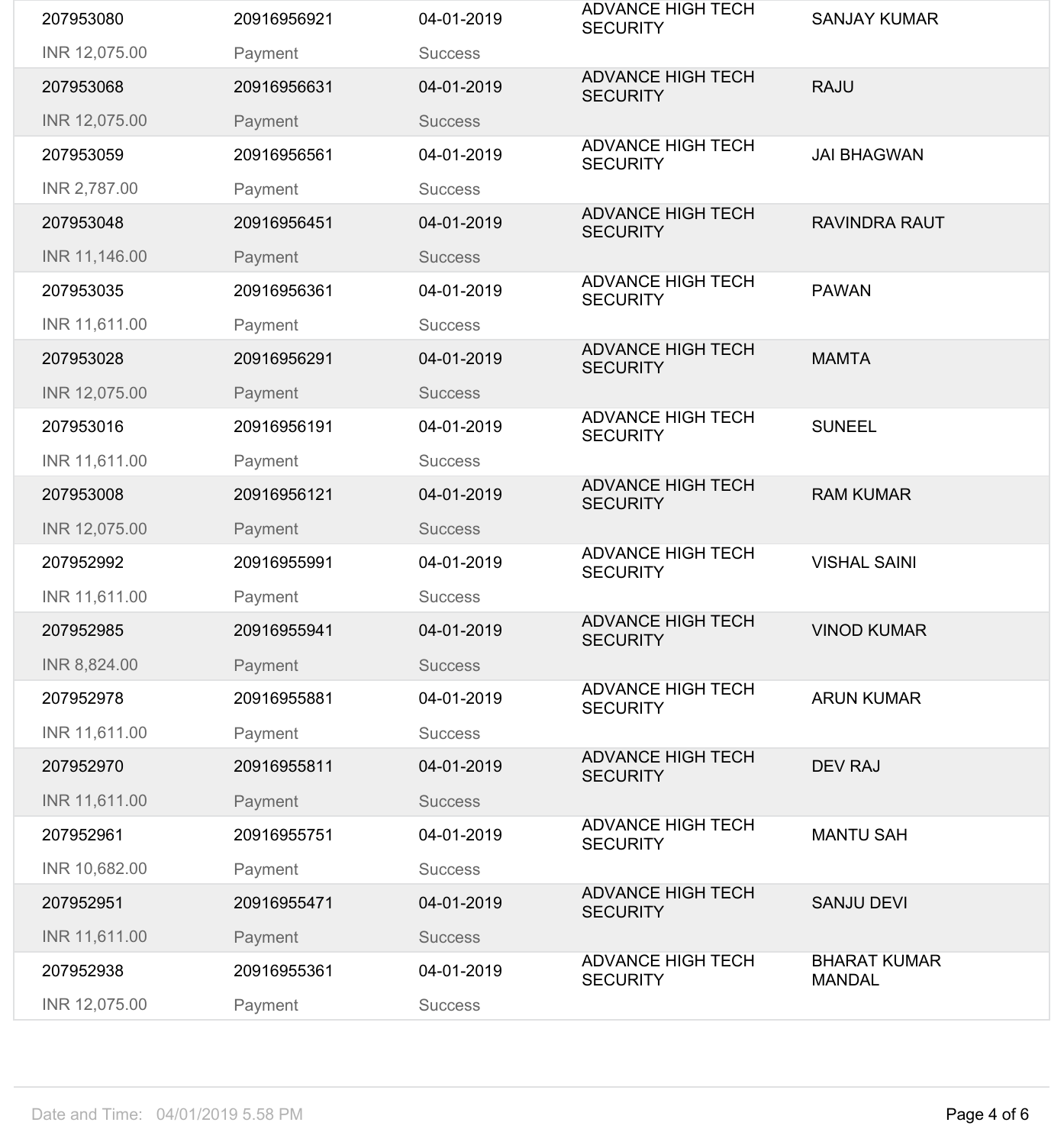| 207952932     | 20916955331 | 04-01-2019     | <b>ADVANCE HIGH TECH</b><br><b>SECURITY</b> | <b>ARUN YADAV</b>                     |
|---------------|-------------|----------------|---------------------------------------------|---------------------------------------|
| INR 11,146.00 | Payment     | <b>Success</b> |                                             |                                       |
| 207952923     | 20916955281 | 04-01-2019     | <b>ADVANCE HIGH TECH</b><br><b>SECURITY</b> | <b>SARVENDRA KUMAR</b>                |
| INR 12,075.00 | Payment     | <b>Success</b> |                                             |                                       |
| 207952921     | 20916955271 | 04-01-2019     | <b>ADVANCE HIGH TECH</b><br><b>SECURITY</b> | <b>DILIP KUMAR</b>                    |
| INR 12,075.00 | Payment     | <b>Success</b> |                                             |                                       |
| 207952905     | 20916955181 | 04-01-2019     | <b>ADVANCE HIGH TECH</b><br><b>SECURITY</b> | <b>SUBHASH CHANDRA</b>                |
| INR 12,075.00 | Payment     | <b>Success</b> |                                             |                                       |
| 207952898     | 20916955121 | 04-01-2019     | <b>ADVANCE HIGH TECH</b><br><b>SECURITY</b> | <b>MUKESH KUMAR</b><br><b>PODDAR</b>  |
| INR 10,682.00 | Payment     | <b>Success</b> |                                             |                                       |
| 207952945     | 20916955071 | 04-01-2019     | <b>ADVANCE HIGH TECH</b><br><b>SECURITY</b> | <b>ANITA</b>                          |
| INR 11,146.00 | Payment     | <b>Success</b> |                                             |                                       |
| 207952885     | 20916954841 | 04-01-2019     | <b>ADVANCE HIGH TECH</b><br><b>SECURITY</b> | <b>PAVNESH KUMAR</b>                  |
| INR 9,753.00  | Payment     | <b>Success</b> |                                             |                                       |
| 207952873     | 20916954731 | 04-01-2019     | <b>ADVANCE HIGH TECH</b><br><b>SECURITY</b> | <b>SANDEEP</b>                        |
| INR 12,075.00 | Payment     | <b>Success</b> |                                             |                                       |
| 207952855     | 20916954581 | 04-01-2019     | <b>ADVANCE HIGH TECH</b><br><b>SECURITY</b> | <b>SANTOSH KUMAR</b><br><b>VERMA</b>  |
| INR 14,630.00 | Payment     | <b>Success</b> |                                             |                                       |
| 207952822     | 20916954371 | 04-01-2019     | <b>ADVANCE HIGH TECH</b><br><b>SECURITY</b> | <b>SAVITRI</b>                        |
| INR 12,075.00 | Payment     | <b>Success</b> |                                             |                                       |
| 207952803     | 20916954191 | 04-01-2019     | <b>ADVANCE HIGH TECH</b><br><b>SECURITY</b> | <b>SACHIN KUMAR</b>                   |
| INR 10,682.00 | Payment     | <b>Success</b> |                                             |                                       |
|               |             |                |                                             |                                       |
| 207952793     | 20916954121 | 04-01-2019     | <b>ADVANCE HIGH TECH</b><br><b>SECURITY</b> | <b>SHARVAN KUMAR</b><br><b>MANDAL</b> |
| INR 12,075.00 | Payment     | <b>Success</b> |                                             |                                       |
| 207952864     | 20916954081 | 04-01-2019     | <b>ADVANCE HIGH TECH</b><br><b>SECURITY</b> | <b>BRAJENDRA KUMAR</b>                |
| INR 12,075.00 | Payment     | <b>Success</b> |                                             |                                       |
| 207952854     | 20916954061 | 04-01-2019     | <b>ADVANCE HIGH TECH</b><br><b>SECURITY</b> | <b>UTTAM SINGH</b>                    |
| INR 11,146.00 | Payment     | <b>Success</b> |                                             |                                       |
| 207952840     | 20916954031 | 04-01-2019     | <b>ADVANCE HIGH TECH</b><br><b>SECURITY</b> | <b>SONU KUMAR SAH</b>                 |